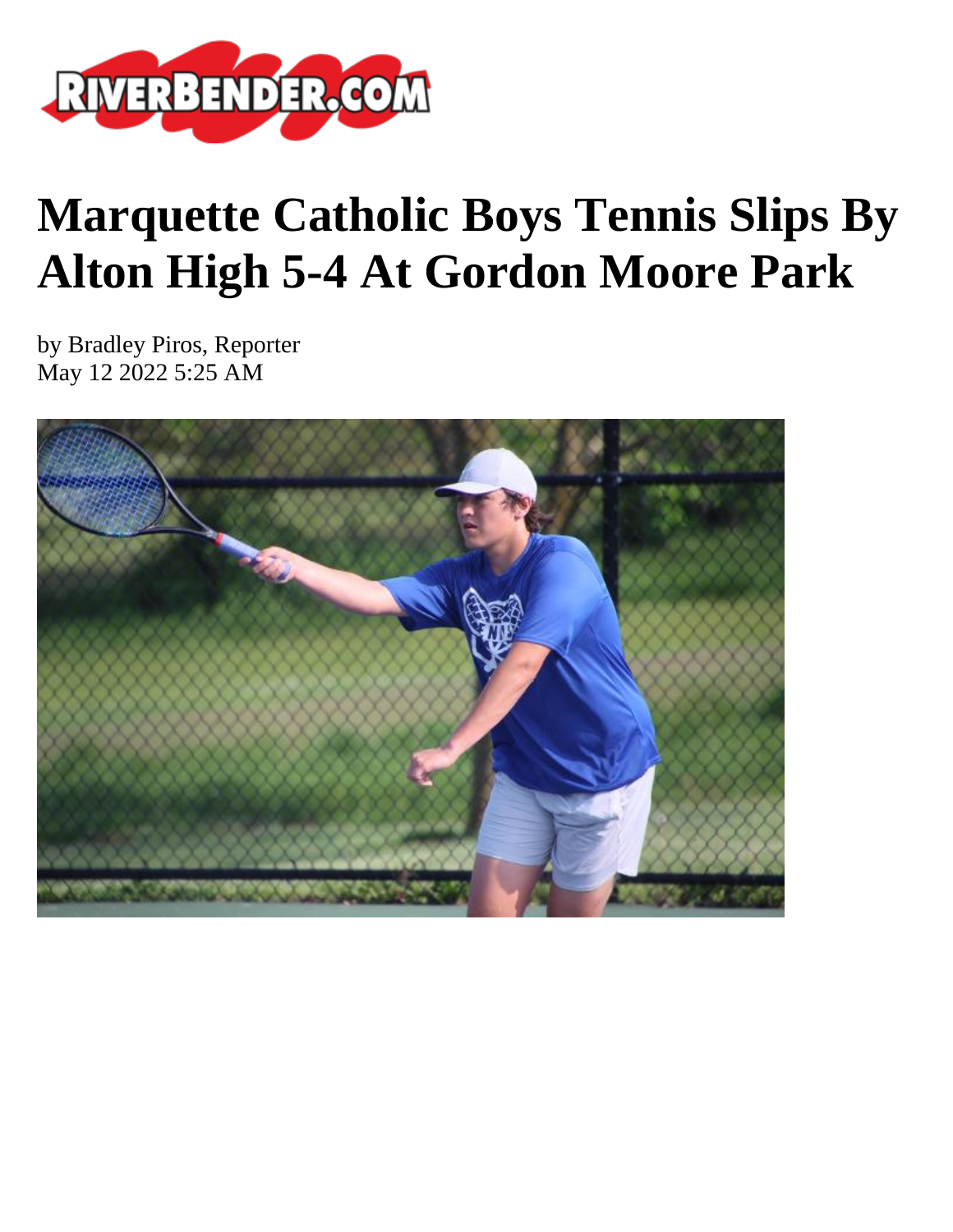

ALTON - Marquette Catholic boys tennis team defeated Alton 5-4 in a rival match Wednesday at Gordon Moore Park. The match featured 10-game pro sets and had a late start time of 5 p.m. due to the weather.

## **Singles**

- No. 1 Stetson Isringhausen defeated Parker Mayhew (A) 10-1
- No. 2 Thomas Wendle defeated Xavier Carter (A) 10-2
- No. 3 Joe Brangorberg defeated Luke Boyd (A) 10-8
- No. 4 Victor Humphrey (A) defeated Preston Stork 10-8
- No. 5 Jackson Pranger defeated Chance Linenfelser (A) 10-6
- No. 6 James McKeever (A) defeated Adam Richard 10-4

## **Doubles**

- No. 1 Isringhausen and Wendle defeated Mayhew/Carter (A) 11-9
- No. 2 Boyd and McKeever (A) defeated Brangboberg/Pranger 10-7
- No. 3 Humphrey and Nate Bartlett (A) defeated Stork/Richard 10-4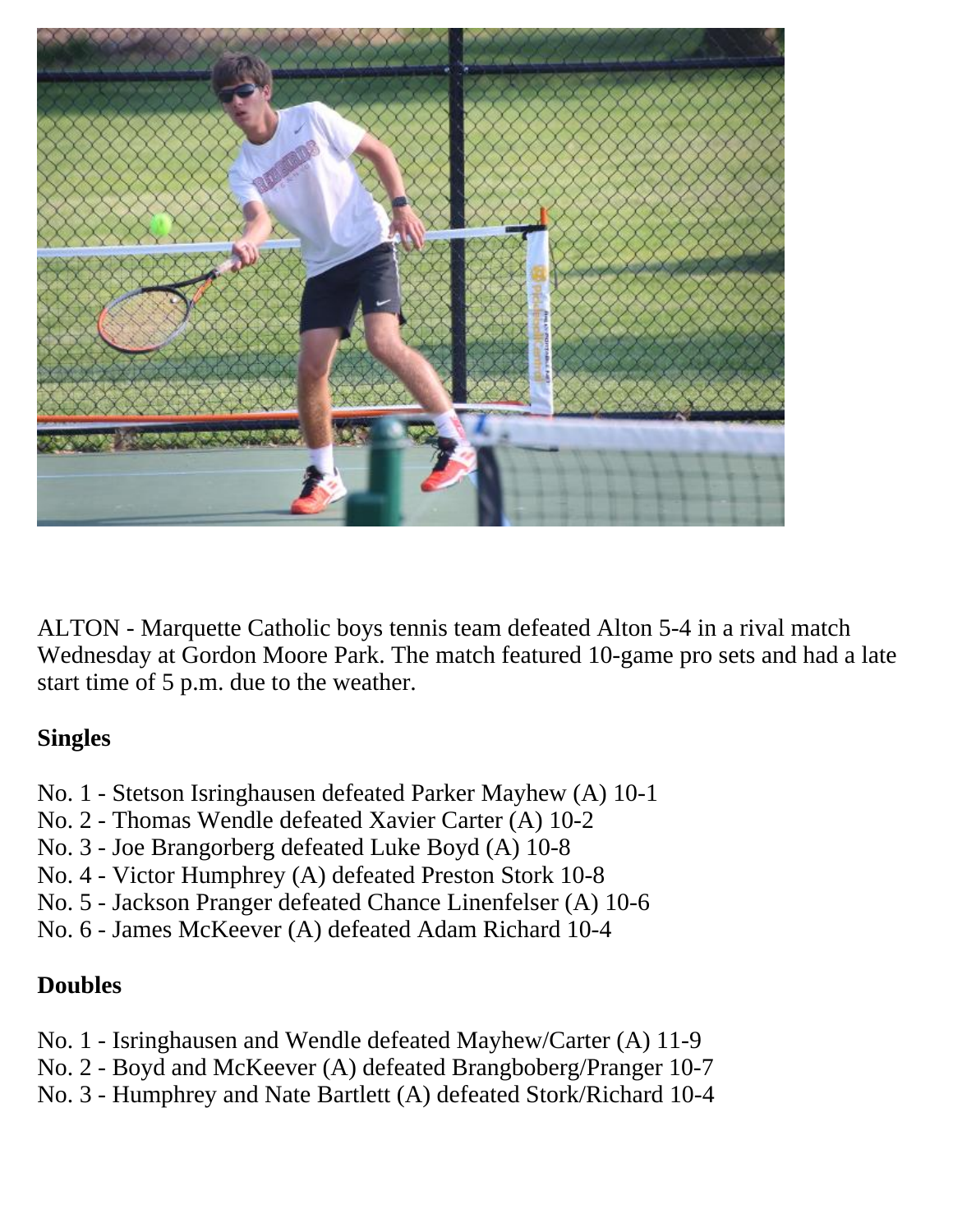Alton High Coach Macias said: "It was warm today but both teams handled it well. I don't think either team has ever played a ten-game pro set, but that didn't favor anyone either. Marquette played well and beat us today.

"We really got down in singles and then we played great in doubles and had a chance to win the match, we just couldn't pull it off. I'm proud of the boys for battling. Now we need to bounce right back because we have conference on Friday."

WWW WWW

Alton is 9-10 overall.